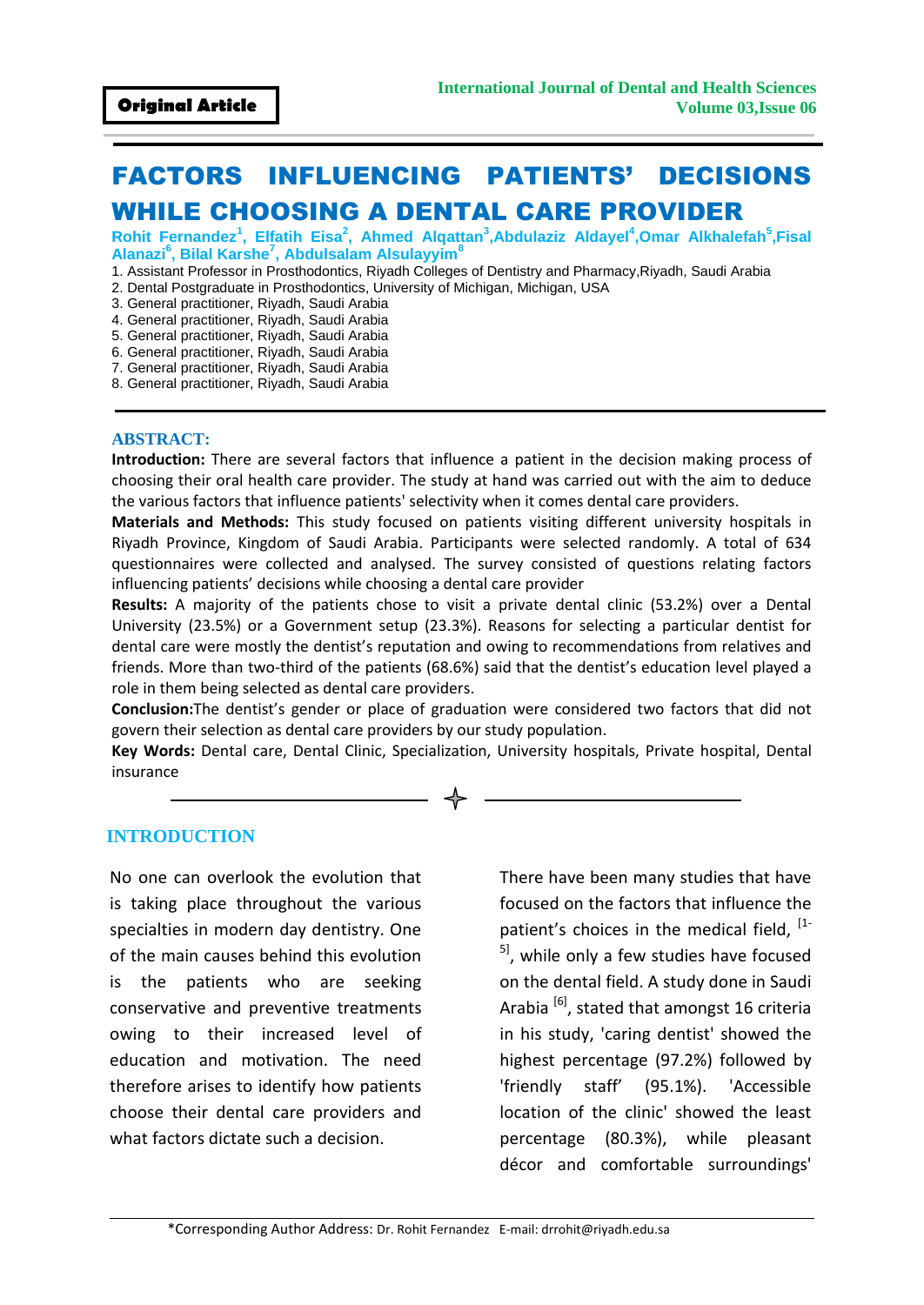(81.4%) took the second lowest place on the list. Another study conducted in  $2011^{[7]}$ , suggested that patients preferred highly educated female dentists of the same nationality as theirs. Mangold et al. $^{[8]}$ , stated that when it comes to factors influencing decision making, quality of work, dentist's concern for patients, price, personal appearance, office location, waiting time to see the dentist, and insurance form preparation were the factors that showed most significance. Book and Stockton<sup>[9]</sup> concluded that referrals from friends and relatives and convenient office location were the two most important influencing factors.

The inference obtained from the present study can benefit dental care providers to reach out to the community in more effective ways by catering to a list of possible factors that has been evaluated to be significant in affecting patients' choices.

**Aim Of The Study:** To deduce the various factors that influence patients' selectivity when it comes dental care providers.

# **MATERIALS AND METHODS**

#### **Sample selection:**

This study focused on patients visiting different university hospitals in Riyadh Province, Kingdom of Saudi Arabia. Participants were selected randomly from four University Dental facilities. A total of 827 questionnaires were distributed over a time frame of 4 weeks and 634 (76.6% response rate) completed questionnaires were collected and analysed for this study.

The distribution of collected data is

- a. 466 were from Riyadh Colleges of Dentistry and Pharmacy (An Namuthajiyah, Olaya and Munisiya campuses)
- b. 49 from PSAU dental hospital
- c. 66 from KSAU dental hospital
- d. 53 from KSU

# **Measurement:**

Participants were asked to complete a questionnaire which was adapted and modified from a similar unpublished study conducted in Kuwait.

Demographic information was included at the start of the survey. The survey consisted of questions relating to possible factors influencing patients' decisions while choosing a dental care provider, which could be broadly classified under:

- Reasons for seeking a dentist
- Type of dental set up
- What governs their choice
- Nationality of the dentist and more specified questions

An open-ended question about the participants' opinion of what makes a good dentist was included.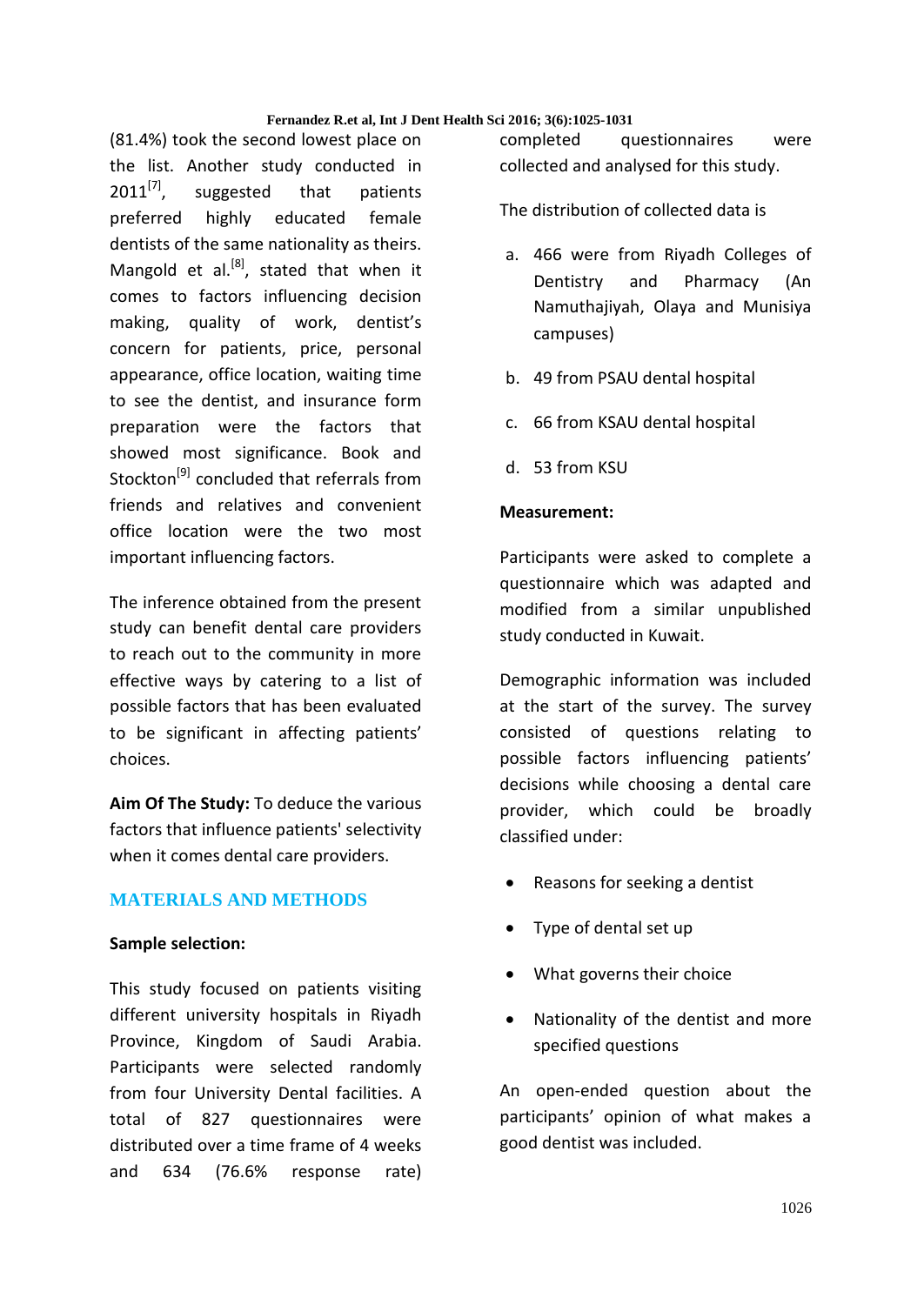A trick question was also included to assure avoid an insouciant answering of the questionnaire.

The collected data were statistically analyzed using IBS SPSS statistic data editor version 20.

# **RESULTS:**

- 1. Private dental clinics (53.2%) were a more popular choice to visit than Government (23.3%) or University clinics (23.5%). (Figure 1)
- 2. Family and friends had a deep impact on influencing choice of dentist (41.8%, p=0.042). (Figure 2)
- 3. A dentist's reputation and personality played a positive role in influencing a patient's decision in choosing them for treatment ( $p <$ 0.005). (Figure 3)
- 4. Patients preferred specialists over general dental practitioners (53.6%, p=0.01). (Figure 4 and Figure 5)
- 5. Availing dental Insurance was not a popular practice among most patients (37.5%). (Figure 6)

# **DISCUSSION :**

With the all the recent advancements in dental treatment and the various specialties that have arisen over the past decades, the modern day patient has so much to choose from. It is imperative to know what governs a patient in choosing their dental care providers. This information will help practitioners the

world over to modify or upgrade themselves to enable a better service to their patients.

The present study included 634 patients who visited various Dental University clinics in the Riyadh Province of Saudi Arabia. The studied population comprised of a majority of Saudi nationals (78.5%) with most of them aged between  $22 - 50$  years of age (76.5%). Male patients (64.7%) were more than female ones and most of the studied population were educated above high school (91%). 59.1% of the patients were employed and a majority of the population had an income of less than 10,000 SAR per month.

Half of the studied population (50.5%) reported to a dental clinic owing to pain followed by 27% for a regular dental checkup. Cosmetic and Orthodontic treatment was a reason for treatment by 16.1% and 19.4% respectively. Some other reasons for visiting a dentist included extractions, restorations and cleaning.

Of the entire population that was studied only 37.5% possessed dental insurance, and of this minority only 41.6% had an insurance policy that had a full coverage of all dental treatment undertaken by them.

A majority of the patients chose to visit a private dental clinic (53.2%) over a Dental University (23.5%) or a Government setup (23.3%). This choice was seen to be unanimous irrespective of gender, nationality or employment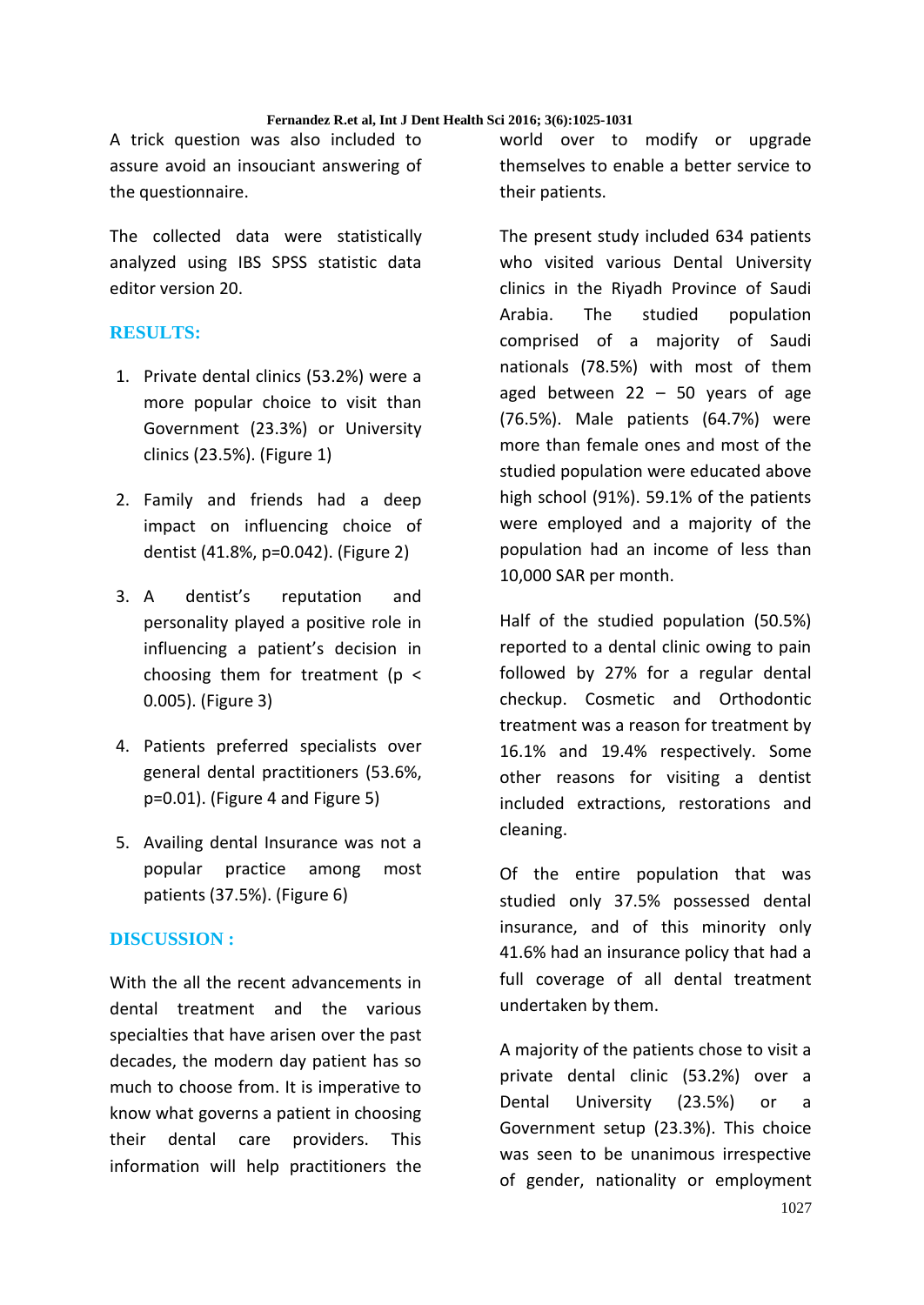status. Patients below the age of 60 years and those who were educated above a high school level showed high significance (p=.002) towards choosing private clinics for dental treatment. Patients above the age of 60 years preferred Governmental setups, however, this data cannot be considered significant owing to the low number of participants in this age group (n=3). These findings were contrary to those of a study conducted in 2007 [6], where they reported a higher incidence of patients towards Government dental setups, possibly owing to the lack of dental insurance acceptance in private clinics in the regions assessed.

Reasons for selecting a particular dentist for dental care were mostly the dentist's reputation and owing to recommendations from relatives and friends. The dentist's reputation showed a very high significance (p < 0.005) among Saudi patients and those who were at least graduate degree holders with a salary between 5001 – 20000 SAR per month. The influence of relatives and friends in choosing a dental care provider showed a significance (p=0.042) among the studied population, showing no nationality bias.

More than half of the patients showed 'No Preference' (55.8%) towards the dentist possessing the same nationality as themselves. Of the patients who had a preference on this factor (either yes or no) 58.6% chose Saudi dentists for their oral care. This was followed by a choice of American (13.9%) and Syrian (12.9%)

dentists. Egyptian, Jordanian and Indian dentists ranked lowest in the choice of dentist nationality by patients, 4.3%, 2.1% and 1.8% respectively. Our findings contradict those of Khan N. et al [6], who found that non-Saudi dentists were preferred over Saudi dentists for treatment. They did, however, mention a regional limitation to this criterion.

The dentist's gender or place of graduation were considered two factors that did not govern their selection as dental care providers by our study population (p<0.01). These findings were dissimilar to a similar study testing the same criteria among medical patients in the UK  $^{[5]}$ . They found that male patients showed a significantly stronger preference towards male doctors than female patients did towards female doctors. It was also found by them that there was a preference towards doctors trained in the UK over other practitioners trained elsewhere.

More than two-third of the patients (68.6%) said that the dentist's education level played a role in them being selected as dental care providers. A significantly high number of patients (53.6%) preferred Specialists to treat them (p=0.01). This finding was in concurrence with Khan N. et al  $\left[6\right]$  who rated the dentist's qualification as the second highest criterion for selection among patients.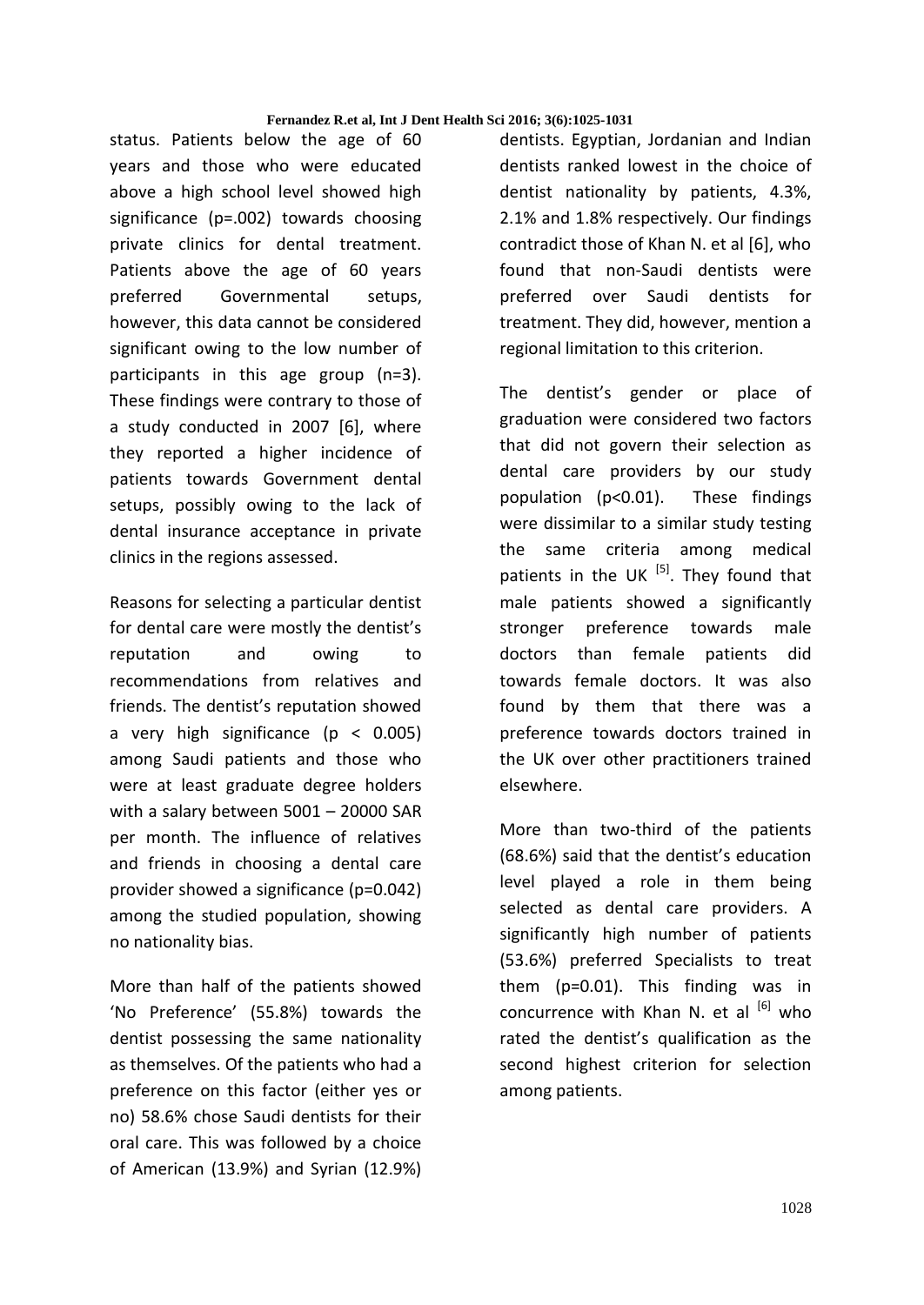It was also seen that a very high significance (p=0.001) was given to the dentist's personality with 82.2% of the patients saying that this criterion played an important role in their choice of a dental care provider. This was in agreement with a study conducted [6] where they stated that behavioral components of the dentist and their staff proved most important to the patients.

# **CONCLUSIONS:**

Within the limitations of the study we can conclude that,

- 1. A majority of patients prefer private dental clinics over Government or University dental setups.
- 2. Most patients are influenced into choosing a dentist by their reputation or by a recommendation from kith and kin.
- 3. The dentist's personality and level of education played a significant role in them being selected by patients. Specialists had a much higher chance of being chosen than other dental practitioners.
- 4. Dental insurance was possessed by a minority of the patients and even

# **REFERENCES:**

- 1. Wun. Y, Lam. T, Lam. K, Goldberg. D, Li. D, & Yip. K. How do patients choose their doctors for primary care in a free market. Journal of Evaluation in Clinical Practice 2010; 16:1215-1220.
- 2. Shah. R, Ogden. J. 'What's in a face?'

those who did, did not have a complete coverage for all procedures.

**Recommendations:** To help enable a better clinical practice and to ensure a bigger chance of you being a patient's choice, we recommend

- 1. Self-improvement in social skills and building your reputation as a dentist who cares.
- 2. Improving your professional educational level and keeping abreast with latest advances in dental practices to be able to provide adequate information to your patients.
- 3. To propagate your practice setup so that the general public understands that superior quality of service is being provided by you.
- 4. Getting connected with insurance companies so that you can provide your patients with superior treatment without making them feel the pinch of it with each visit made.

the role of doctor ethnicity, age and gender in the formation of patients' judgments: an experimental study. Patient Education and Counseling 2006; 60:136-141.

3. Harris. K. How do patients choose physicians? Evidence from a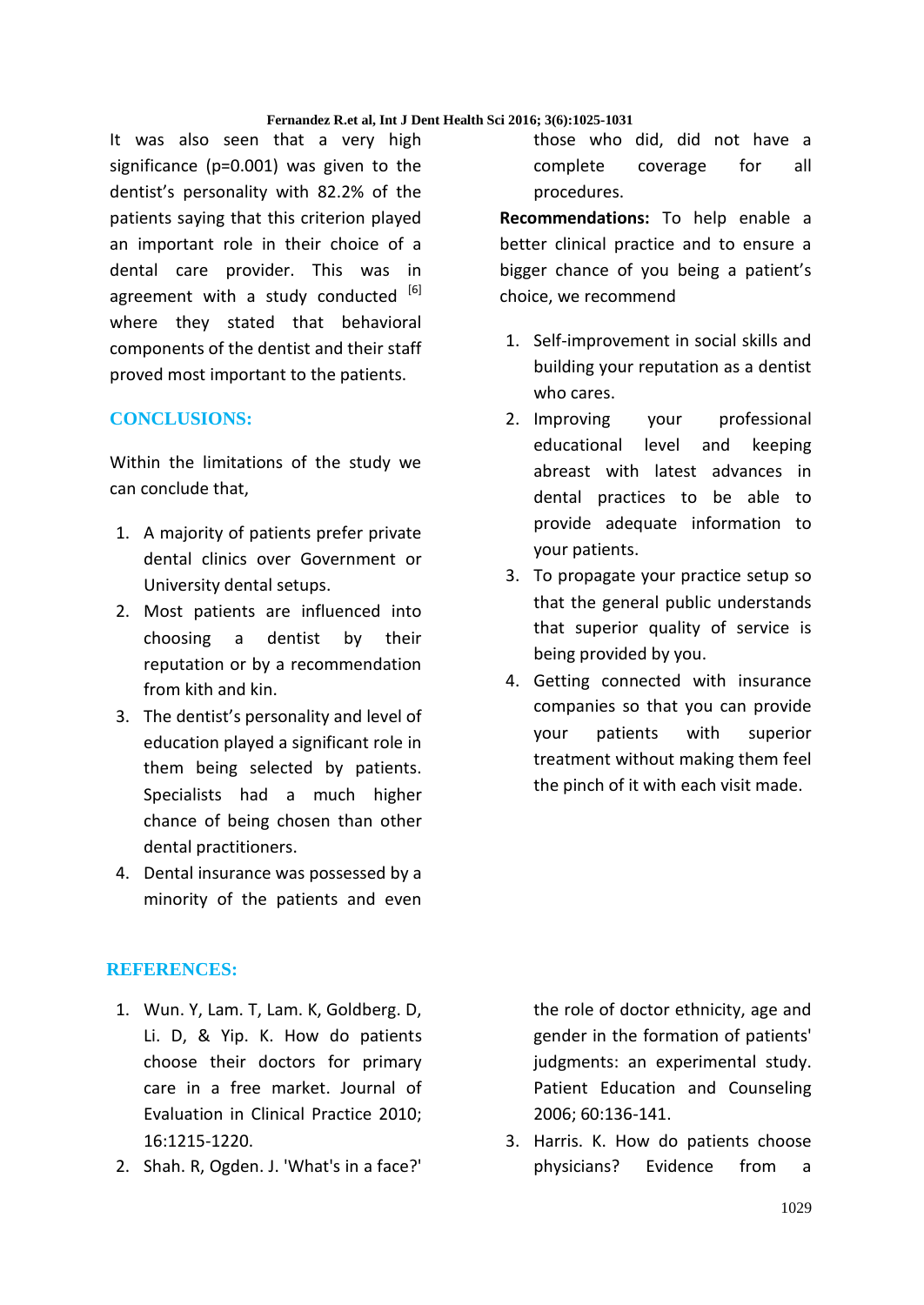national survey of enrollees in employment-related health plans.

- 4. Cooper. PF, Nikols. LM, Taylor. AK. Patient choice of physician: do health insurance and physician characteristic matter? Inquiry 1996; 33(3):237-246.
- 5. Furnham. A, Petrides. K, & Temple. J. Patient preference for medical doctors. British Journal of Health Psychology 2006; 11:439-449.
- 6. Khan. N, Hattan. M, & Alqahtani. T. A survey of patients' opinion for business and professional factors affecting private dental practice in Riyadh, Saudi Arabia. JDUHS 2007;

 $1(1)$  3-9.

- 7. Swami. V, McClelland. A, Bedi. R, & Furnham. A. The influence of practitioner nationality, experience, and sex in shaping patient preference for dentists. International Dental Journal 2011; 61:193-198.
- 8. Mangold WG, Pol L, Abercrombie CL, Berl R. New community residents' preferences for dental service information. J Am Dent Assoc 1986;112(6):840–3.
- 9. Book DS, Stockton HJ. Why patients choose a particular dentist. J Can Dent Assoc 1986;52(2):123–6.